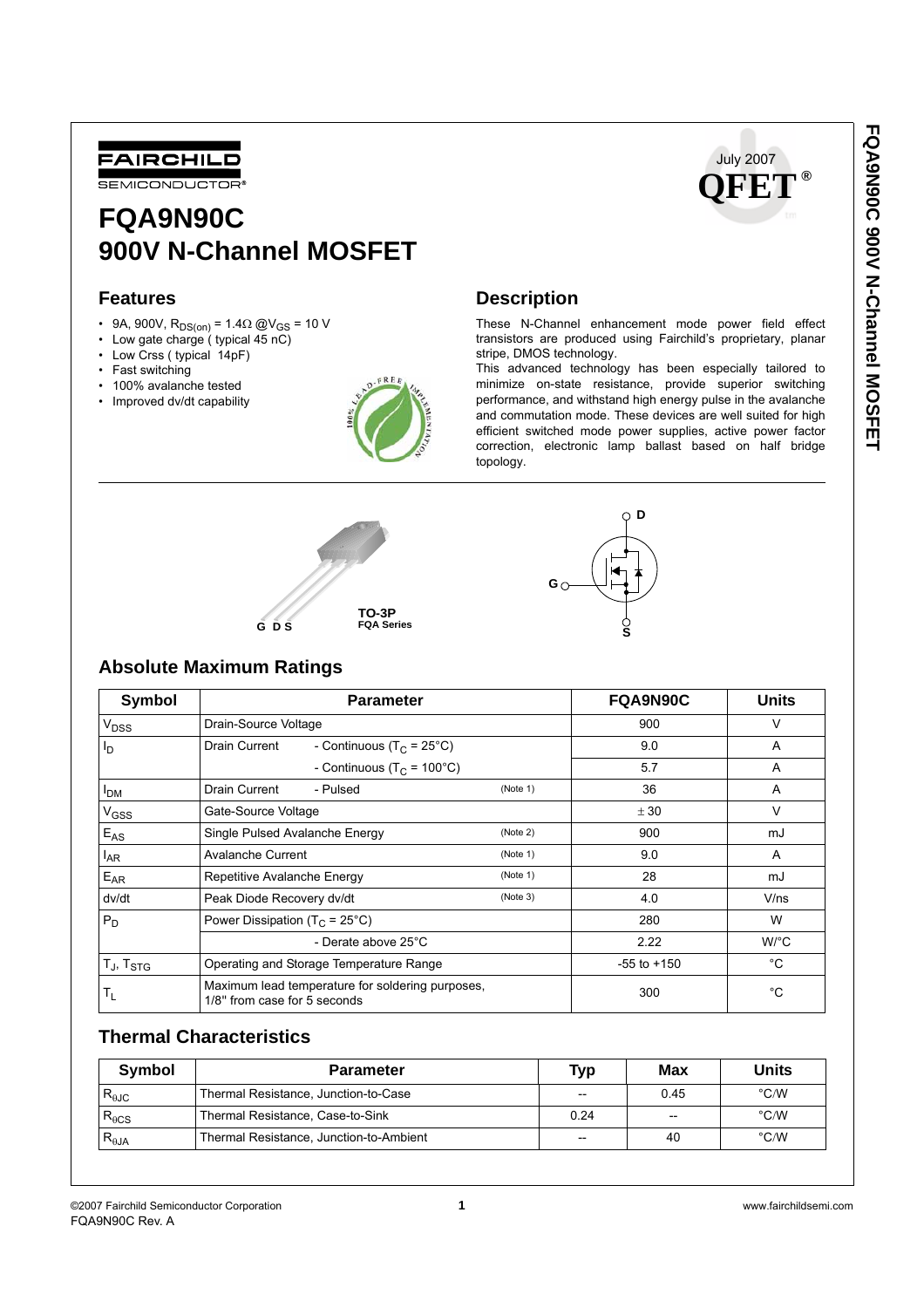|                                                              | <b>Device Marking</b><br><b>Device</b><br>Package<br>FQA9N90C           |                                                                             |                                            | <b>Reel Size</b>                                  |                                       | <b>Tape Width</b> |                                                     | Quantity   |            |              |
|--------------------------------------------------------------|-------------------------------------------------------------------------|-----------------------------------------------------------------------------|--------------------------------------------|---------------------------------------------------|---------------------------------------|-------------------|-----------------------------------------------------|------------|------------|--------------|
|                                                              |                                                                         |                                                                             | TO-3P<br>FQA9N90C                          |                                                   |                                       |                   |                                                     |            | 30         |              |
|                                                              | FQA9N90C<br>FQA9N90C_F109<br>TO-3PN                                     |                                                                             |                                            |                                                   |                                       |                   | 30                                                  |            |            |              |
|                                                              |                                                                         | <b>Electrical Characteristics</b> $T_c = 25^\circ$ C unless otherwise noted |                                            |                                                   |                                       |                   |                                                     |            |            |              |
| <b>Symbol</b>                                                |                                                                         | <b>Parameter</b>                                                            |                                            |                                                   | <b>Test Conditions</b>                |                   | Min                                                 | <b>Typ</b> | <b>Max</b> | <b>Units</b> |
| <b>Off Characteristics</b>                                   |                                                                         |                                                                             |                                            |                                                   |                                       |                   |                                                     |            |            |              |
| BV <sub>DSS</sub>                                            |                                                                         | Drain-Source Breakdown Voltage                                              |                                            |                                                   | $V_{GS}$ = 0 V, $I_D$ = 250 $\mu$ A   |                   | 900                                                 | --         | --         | V            |
| $\Delta \text{BV}_{\text{DSS}}/$<br>$\Delta$ T $_{\text{J}}$ |                                                                         | Breakdown Voltage Temperature Coefficient                                   |                                            |                                                   | $I_D$ = 250 µA, Referenced to 25°C    |                   | --                                                  | 0.99       | --         | $V$ /°C      |
| $I_{DSS}$                                                    |                                                                         | Zero Gate Voltage Drain Current                                             |                                            |                                                   | $V_{DS}$ = 900 V, $V_{GS}$ = 0 V      |                   | $\hspace{0.05cm} -\hspace{0.05cm} -\hspace{0.05cm}$ | --         | 10         | μA           |
|                                                              |                                                                         |                                                                             |                                            | $V_{DS}$ = 720 V, T <sub>C</sub> = 125°C          |                                       | --                | --                                                  | 100        | μA         |              |
| I <sub>GSSF</sub>                                            |                                                                         | Gate-Body Leakage Current, Forward                                          |                                            |                                                   | $V_{GS}$ = 30 V, $V_{DS}$ = 0 V       |                   | --                                                  | --         | 100        | nA           |
| <b>I</b> GSSR                                                |                                                                         | Gate-Body Leakage Current, Reverse                                          |                                            |                                                   | $V_{GS}$ = -30 V, $V_{DS}$ = 0 V      |                   | --                                                  | --         | $-100$     | nA           |
| On Characteristics                                           |                                                                         |                                                                             |                                            |                                                   |                                       |                   |                                                     |            |            |              |
| $V_{GS(th)}$                                                 |                                                                         | Gate Threshold Voltage                                                      |                                            |                                                   | $V_{DS} = V_{GS}$ , $I_D = 250 \mu A$ |                   | 3.0                                                 | --         | 5.0        | V            |
| $R_{DS(on)}$                                                 | Static Drain-Source On-Resistance                                       |                                                                             | $V_{GS}$ = 10 V, $I_D$ = 4.5 A             |                                                   | --                                    | 1.12              | 1.4                                                 | Ω          |            |              |
| 9 <sub>FS</sub>                                              | <b>Forward Transconductance</b>                                         |                                                                             | $V_{DS}$ = 50 V, $I_D$ = 4.5 A<br>(Note 4) |                                                   | --                                    | 9.2               | --                                                  | S          |            |              |
| <b>Dynamic Characteristics</b>                               |                                                                         |                                                                             |                                            |                                                   |                                       |                   |                                                     |            |            |              |
| $C_{iss}$                                                    | Input Capacitance<br>Output Capacitance<br>Reverse Transfer Capacitance |                                                                             |                                            | $V_{DS}$ = 25 V, $V_{GS}$ = 0 V,<br>$f = 1.0$ MHz |                                       | --                | 2100                                                | 2730       | pF         |              |
| $C_{\text{oss}}$                                             |                                                                         |                                                                             |                                            |                                                   |                                       | --                | 175                                                 | 230        | рF         |              |
| C <sub>rss</sub>                                             |                                                                         |                                                                             |                                            |                                                   |                                       | --                | 14                                                  | 18         | рF         |              |
| <b>Switching Characteristics</b>                             |                                                                         |                                                                             |                                            |                                                   |                                       |                   |                                                     |            |            |              |
| $t_{d(0n)}$                                                  |                                                                         | Turn-On Delay Time                                                          |                                            |                                                   | $V_{DD}$ = 450 V, $I_D$ = 11.0A,      |                   | --                                                  | 50         | 110        | ns           |
| $t_{r}$                                                      |                                                                         | Turn-On Rise Time                                                           |                                            |                                                   | $R_G$ = 25 $\Omega$                   |                   | --                                                  | 120        | 250        | ns           |
| $t_{d(off)}$                                                 |                                                                         | Turn-Off Delay Time                                                         |                                            |                                                   |                                       |                   | --                                                  | 100        | 210        | ns           |
| t <sub>f</sub>                                               | Turn-Off Fall Time                                                      |                                                                             |                                            |                                                   |                                       | (Note 4, 5)       |                                                     | 75         | 160        | ns           |
| $Q_{q}$                                                      | <b>Total Gate Charge</b>                                                |                                                                             |                                            |                                                   | $V_{DS}$ = 720 V, $I_D$ = 11.0A,      |                   | --                                                  | 45         | 58         | nС           |
| $\mathsf{Q}_{\mathsf{gs}}$                                   |                                                                         | Gate-Source Charge                                                          |                                            | $V_{GS}$ = 10 V                                   |                                       |                   | --                                                  | 13         | --         | nС           |
| $\mathsf{Q}_{\mathsf{gd}}$                                   |                                                                         | Gate-Drain Charge                                                           |                                            | (Note 4, 5)                                       |                                       | $-$               | 18                                                  | --         | nС         |              |
|                                                              |                                                                         | Drain-Source Diode Characteristics and Maximum Ratings                      |                                            |                                                   |                                       |                   |                                                     |            |            |              |
| $I_{\rm S}$                                                  |                                                                         | Maximum Continuous Drain-Source Diode Forward Current                       |                                            |                                                   |                                       |                   |                                                     | --         | 9.0        | Α            |
| $I_{SM}$                                                     |                                                                         | Maximum Pulsed Drain-Source Diode Forward Current                           |                                            |                                                   |                                       |                   | --                                                  | --         | 36         | Α            |
| $\mathsf{V}_{\mathsf{SD}}$                                   |                                                                         | Drain-Source Diode Forward Voltage                                          |                                            |                                                   | $V_{GS}$ = 0 V, $I_S$ = 9.0 A         |                   | --                                                  | --         | 1.4        | V            |
| $t_{rr}$                                                     |                                                                         | Reverse Recovery Time                                                       |                                            |                                                   | $V_{GS}$ = 0 V, $I_S$ = 9.0 A,        |                   | --                                                  | 550        | --         | ns           |
| $Q_{rr}$                                                     |                                                                         | Reverse Recovery Charge                                                     |                                            |                                                   | $dl_F/dt = 100$ A/ $\mu$ s            | (Note 4)          | --                                                  | 6.5        | --         | $\mu$ C      |

**NOTES:**

1. Repetitive Rating : Pulse width limited by maximum junction temperature

2. L = 21mH,  $I_{AS}$  =9.0A,  $V_{DD}$  = 50V, R<sub>G</sub> = 25  $\Omega$ , Starting T<sub>J</sub> = 25°C

3.  $I_{SD}$  ≤ 9.0A, di/dt ≤200A/µs, V<sub>DD</sub> ≤ BV<sub>DSS</sub>, Starting T<sub>J</sub> = 25°C

4. Pulse Test : Pulse width ≤ 300µs, Duty cycle ≤ 2%

5. Essentially independent of operating temperature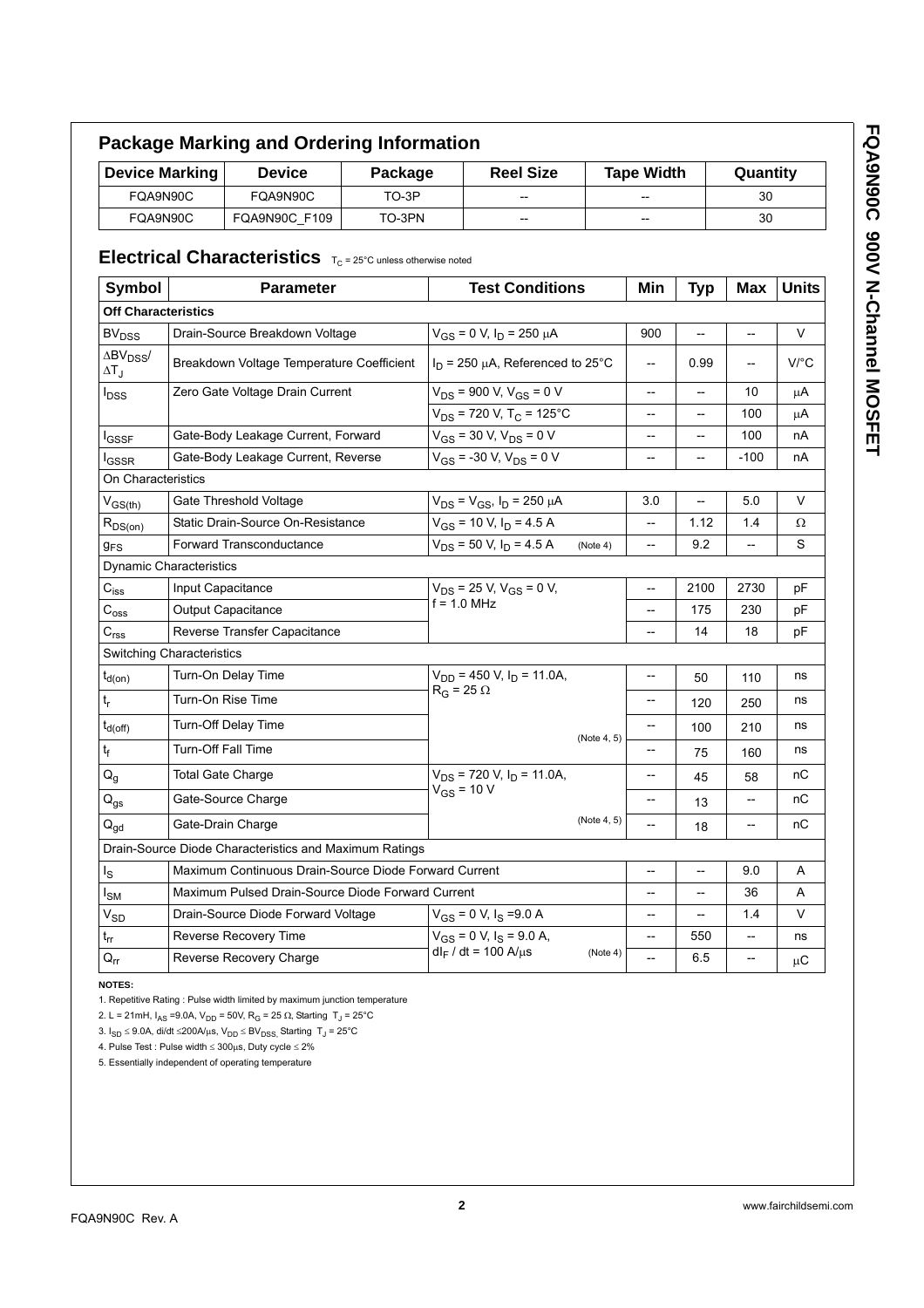









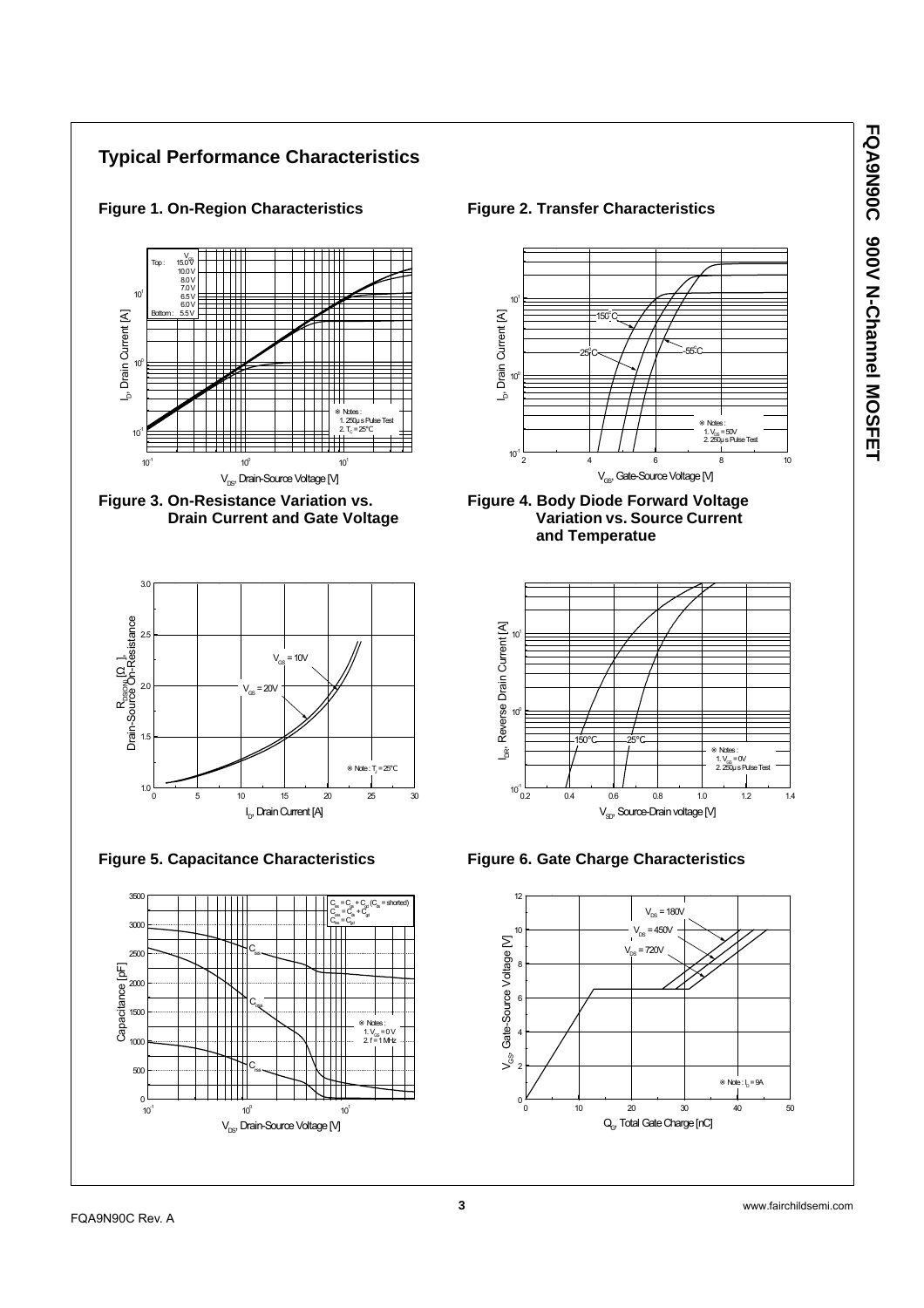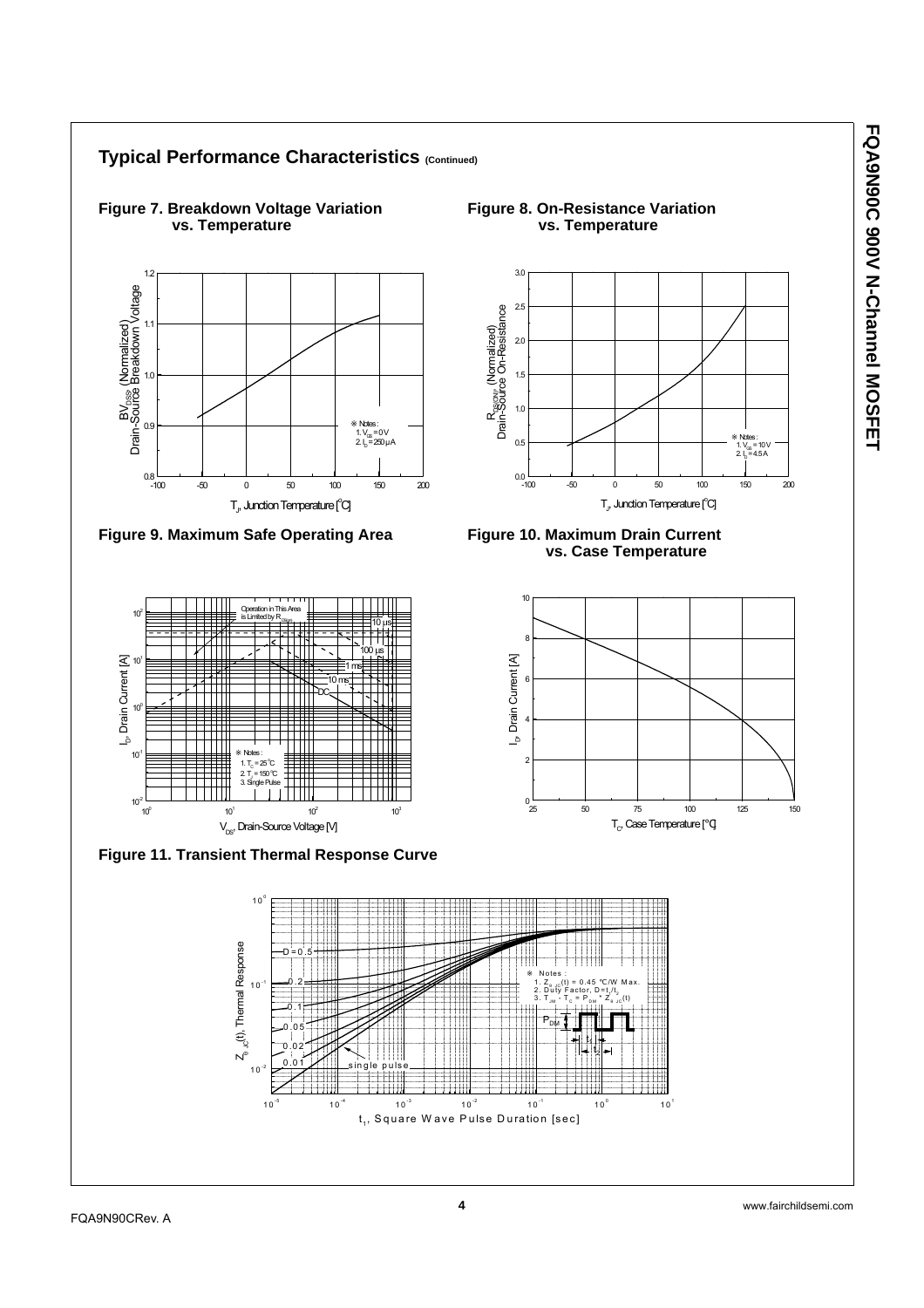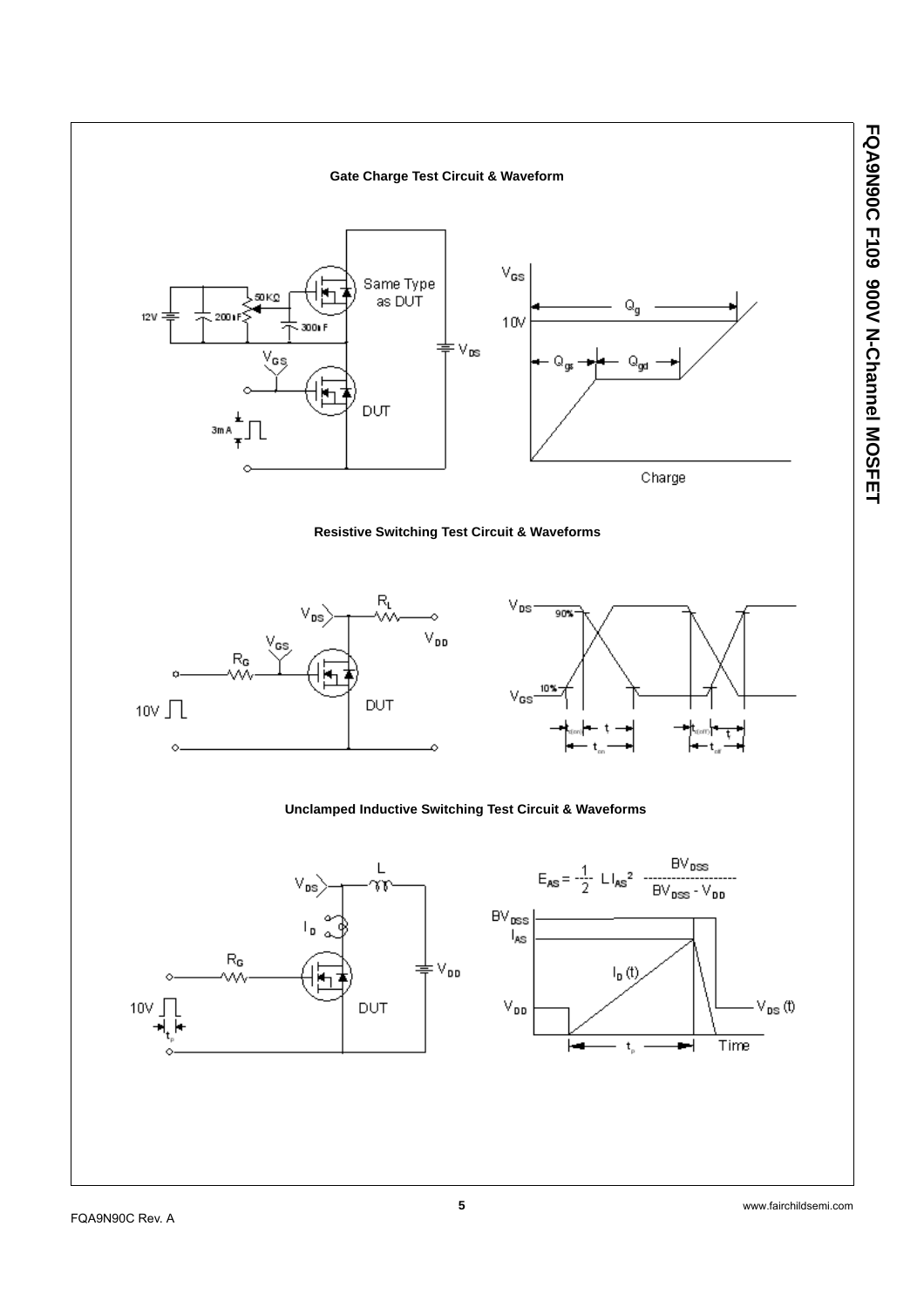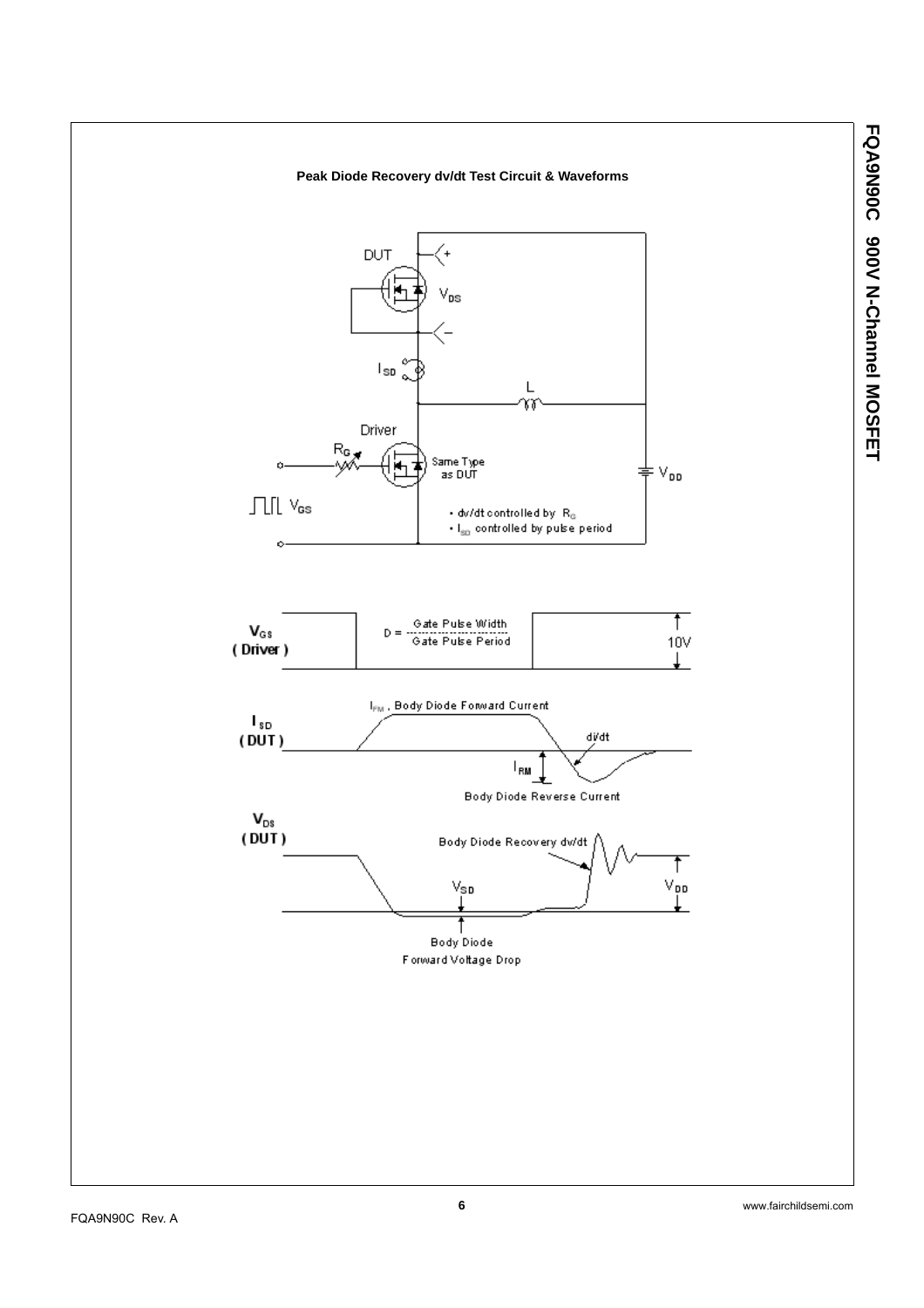

**7** www.fairchildsemi.com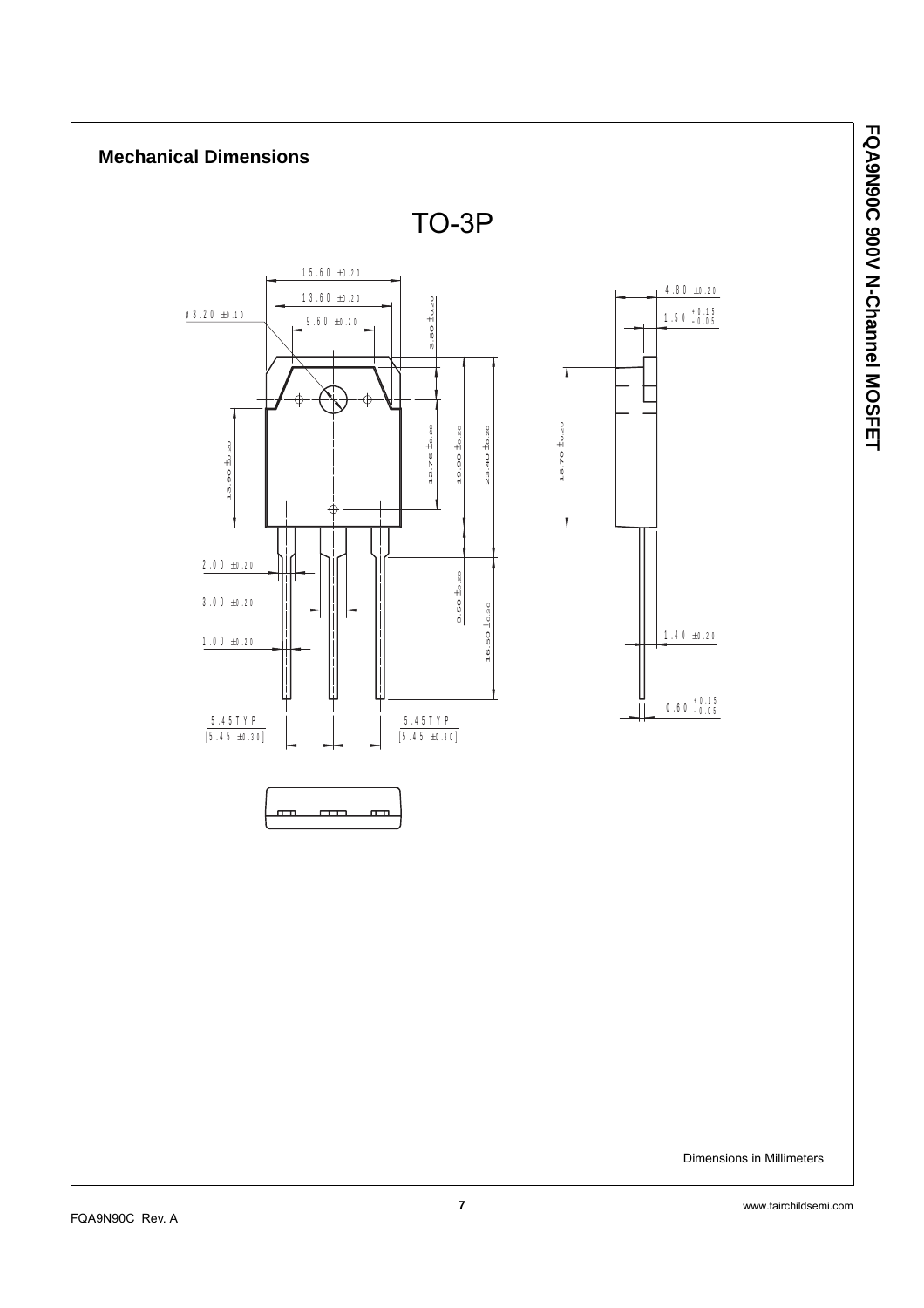